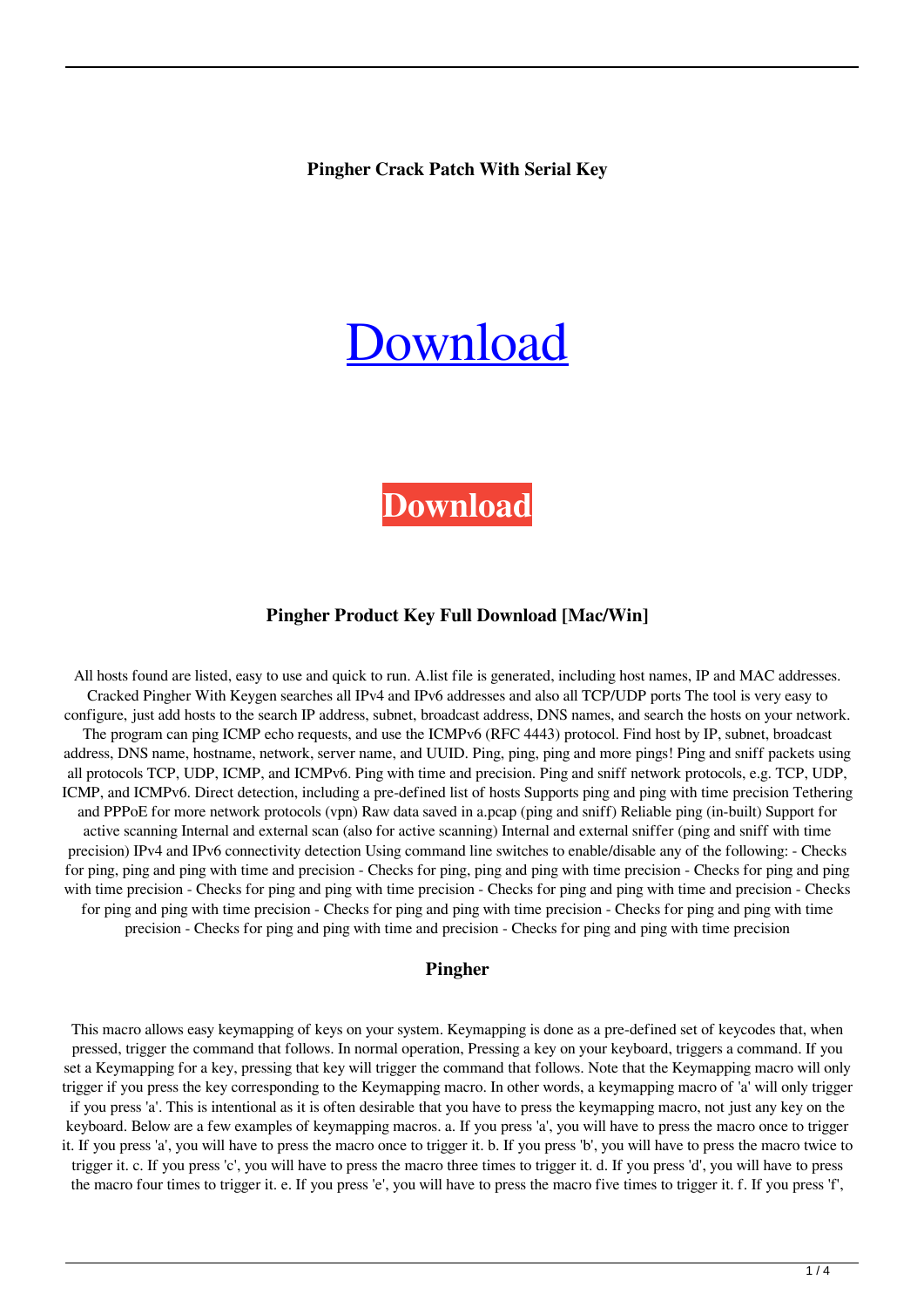you will have to press the macro six times to trigger it. g. If you press 'g', you will have to press the macro seven times to trigger it. h. If you press 'h', you will have to press the macro eight times to trigger it. i. If you press 'i', you will have to press the macro nine times to trigger it. j. If you press 'j', you will have to press the macro ten times to trigger it. Keymapping macros can be configured for global use. As a single global key, or multiple global keys, all keymapping macros for a given keycode can be configured for global use. When you set a keymapping macro for a key, the next key pressed on the keyboard will automatically trigger the keymapping macro. So for example, if you set a global keymapping macro for 'w', then pressing 'w' will trigger the global keymapping macro 'w'. This 81e310abbf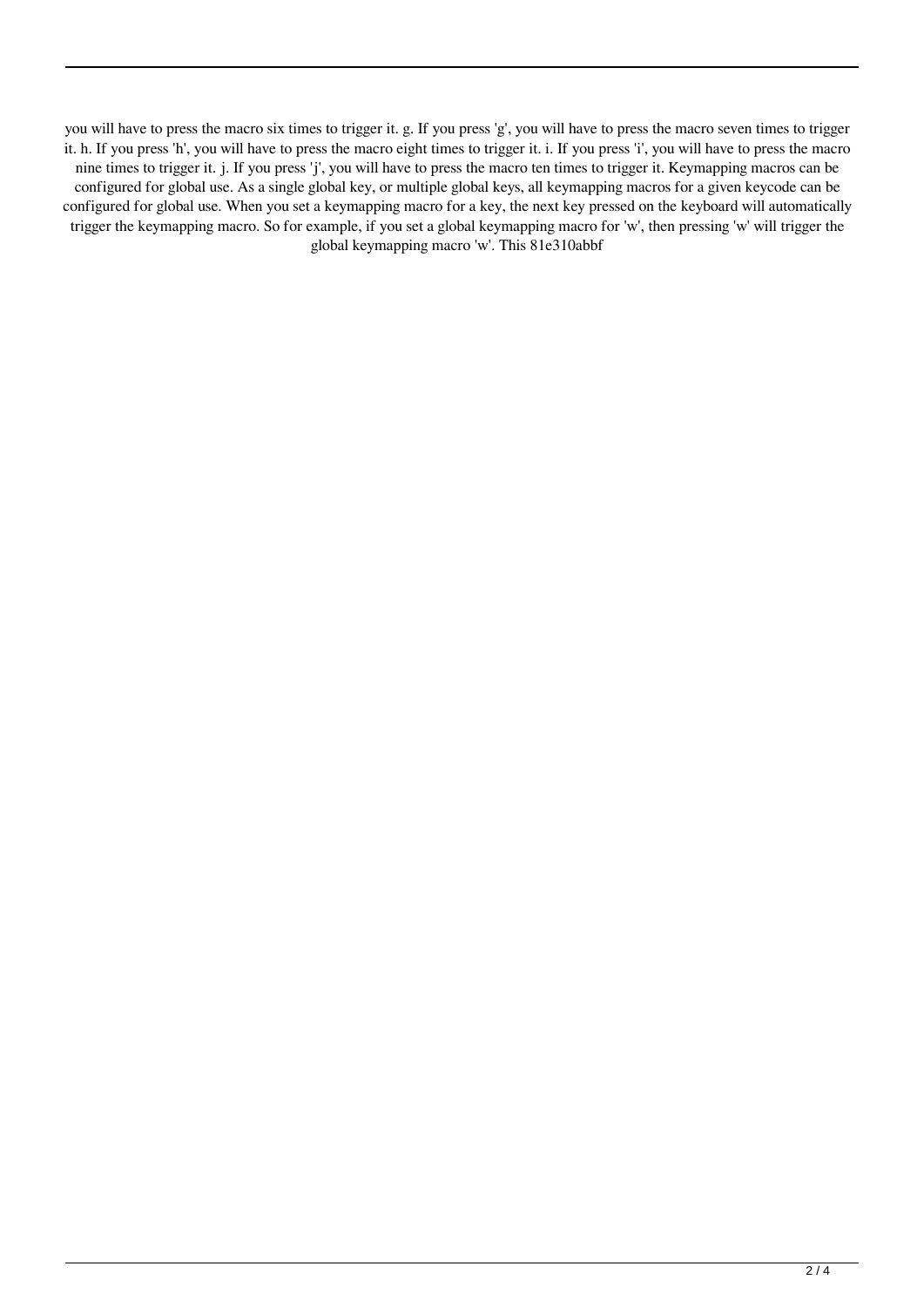# **Pingher (2022)**

Pingher is a utility to check the communication of your network in real-time. It uses a special lightweight client-server architecture to have the fastest speeds and most stable results. Supports: - IPv4 and IPv6 - Uses UDP and ICMP protocol - Supports ping type request (ping, pong and ip) - Supports timeout - Supports ssl - Supports compressed - Supports IPv6 Version: - 1.3 - 1.4.3 (with improvements) - 1.4.4 (with improvements) - 1.5.4 (with improvements) - 1.6.4 (with improvements) - 1.6.4rc4 (with improvements) History: - 0.1.5 (First release) - 0.1.6 (Thanks to help by @niklasaltenberg) - 0.1.6rc1 (with improvements) - 0.2.1 (Version for OSX) - 0.2.2 (Thanks to @mangroeis) - 0.2.3 (Thanks to @mangroeis) - 0.2.3rc1 (with improvements) - 0.2.4 (with improvements) - 0.2.4rc2 (with improvements) - 0.2.5 (With improvements) - 0.2.5rc1 (with improvements) - 0.2.6 (with improvements) - 0.3.0 (with improvements) - 0.4.0 (with improvements) - 0.4.0rc2 (with improvements) - 0.4.1 (with improvements) - 0.4.1rc1 (with improvements) - 0.4.2 (with improvements) - 0.4.2rc1 (with improvements) - 0.4.3 (with improvements) - 0.4.3rc1 (with improvements) - 0.5.0 (With improvements) - 0.5.0rc1 (with improvements) - 0.5.0rc2 (with improvements) - 0.5.1 (with improvements) - 0.5.1rc1 (with improvements) - 0.5.1rc2 (with improvements) - 0.5.2 (with improvements) - 0.5.

## **What's New in the?**

Pingher is a handy and reliable utility deisgned to ping all hosts (192.168.0.1 to 192.168.0.255) with a single command. Lists all found hosts, click on a host to open in a web browser (useful for finding and configuring routers, network printers, servers etc) Network Tools Configuration Configuration Pingher is a handy and reliable utility deisgned to ping all hosts (192.168.0.1 to 192.168.0.255) with a single command. Lists all found hosts, click on a host to open in a web browser (useful for finding and configuring routers, network printers, servers etc)Q: MySQL DOUBLE Precision I'm working with MySQL tables that contain a field for a monetary amount. I'm looking for the best way to store and perform simple mathematical operations on these amounts. While i'm not doing any heavy lifting, i am performing some simple double to float conversions as shown below.  $$float = (float)\$  GET['amount'];  $$double = $float * 100$ ;  $$double = $double + 0.1$ ; I'm worried that in the first double conversion, i may lose some of the precision. What is the best way to perform these kinds of conversions? Should i store the values in float first, then use some function to convert to double? Thanks A: Floating point values are represented as an approximation of a value, and you cannot guarantee that they will accurately represent a value up to an error of 0.5 ulps. There is a constant that you can check against to determine if you can trust the value, but you will never be able to really guarantee that your result will be accurate. If you can tolerate a maximum of 0.5 ulps of error, it is fine to convert to and from floating point types, or you can store the value as a decimal type, and then use Math to calculate values. Abstract We report the synthesis of κcarrageenan (C6-3')alkyl esters (3a-3d) in good yield using a novel one-pot procedure consisting of the reaction of κcarrageenan with 1-bromohexadecane and ethyl orthoformate in the presence of acetic acid under reflux conditions (200–230 °C) using MW irradiation. The synthesized esters were characterized by FTIR, ^1H NMR and mass spectroscopy."It's all about the adductor release," says Pindel. "Pushing the knee down